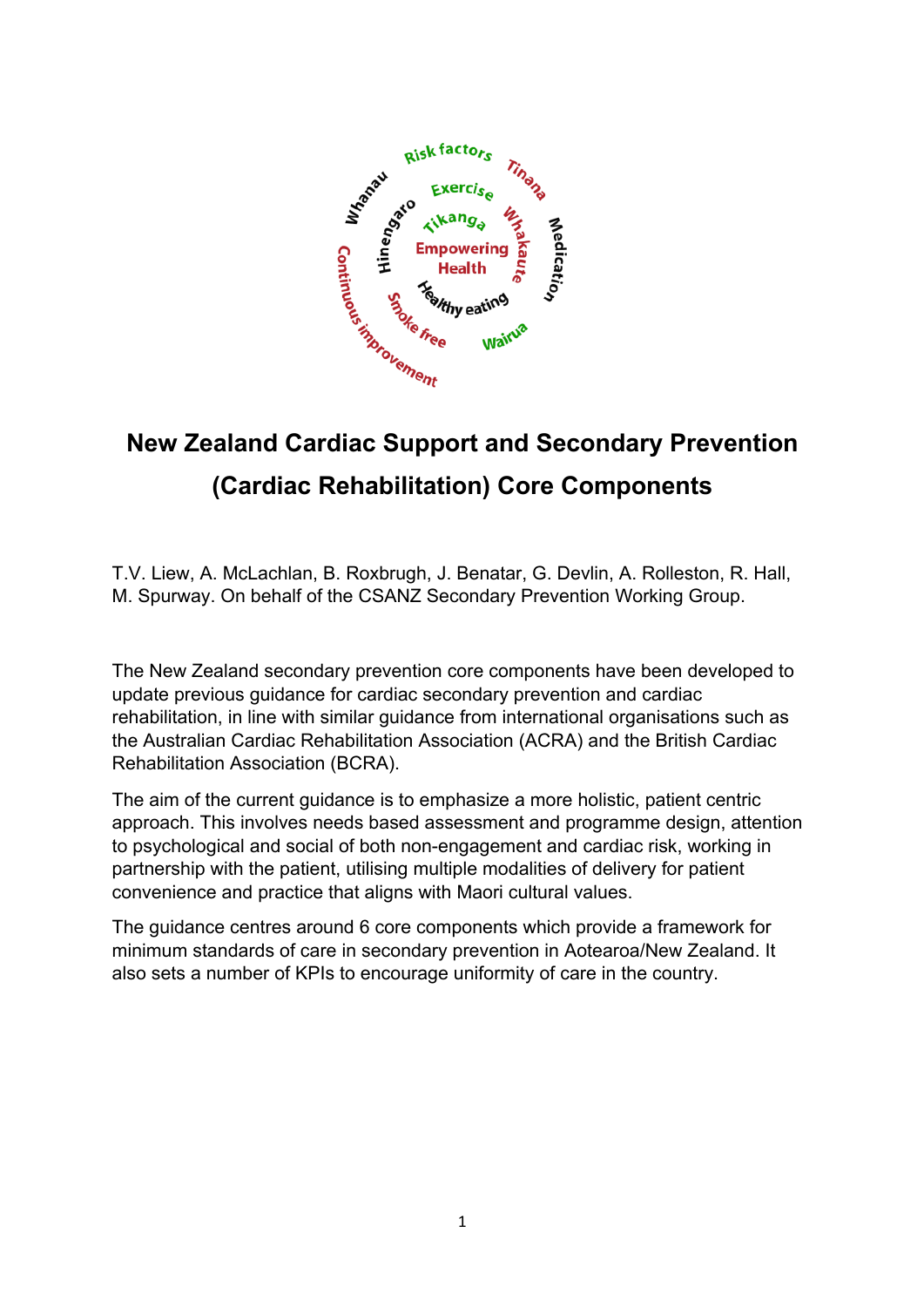| <b>Contents</b> |
|-----------------|
|-----------------|

| <b>Background</b>                                            | 3  |
|--------------------------------------------------------------|----|
| Aims                                                         | 5  |
| <b>Core Components</b>                                       | 5  |
| <b>Referral and Engagement</b>                               | 5  |
| Individualised Assessment of Patients' Needs                 | 6  |
| Individualised, needs based support and secondary prevention | 7  |
| Exercise program                                             | 9  |
| Completion of Programme and Transfer of Care                 | 9  |
| Continuous improvement                                       | 10 |
| Conclusion                                                   | 10 |
| <b>KPIs</b>                                                  | 11 |
| <b>References</b>                                            | 13 |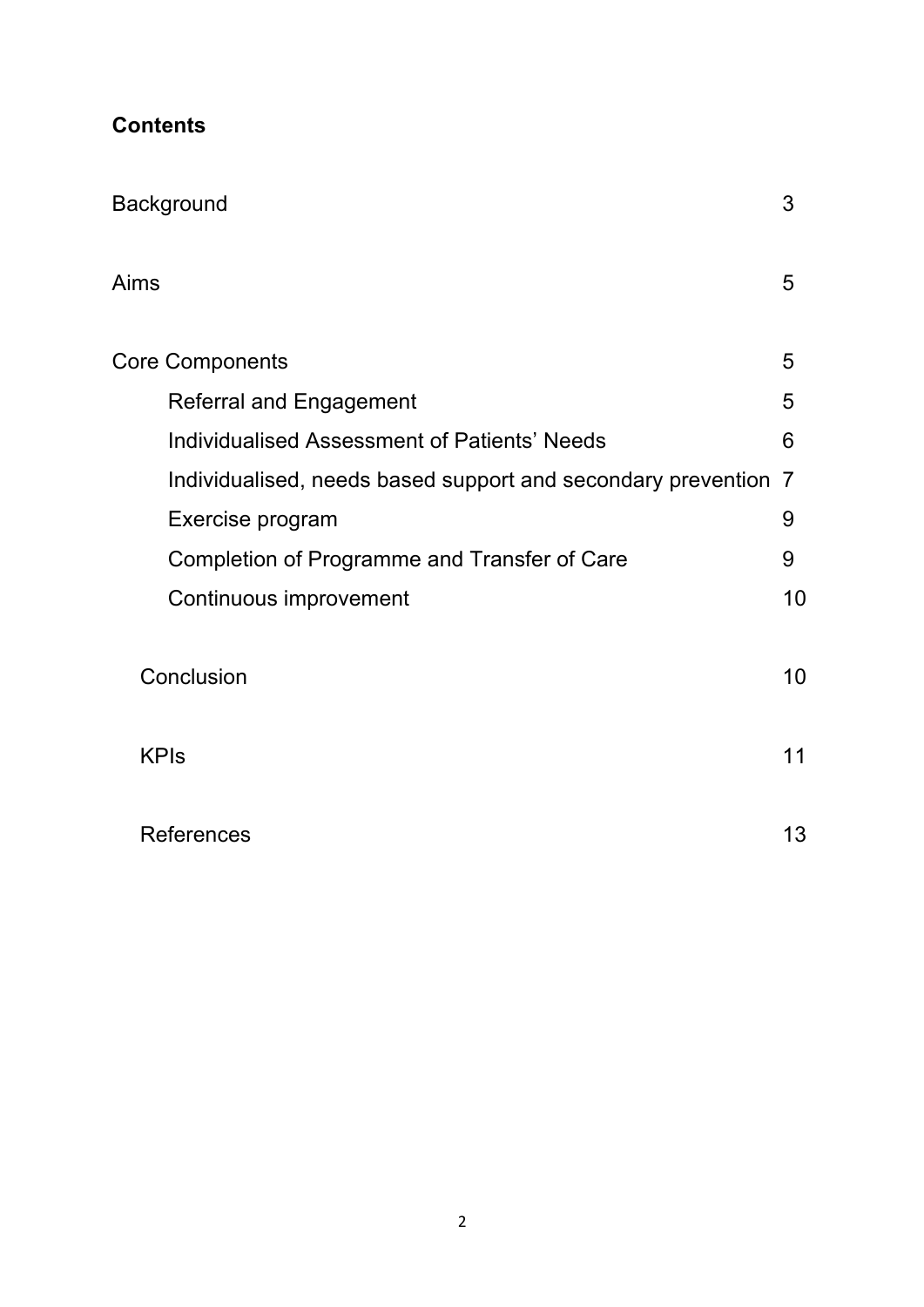#### **Background**

Ischaemic Heart Disease is a major cause of morbidity and mortality in New Zealand/Aotearoa and this imposes a large social and economic burden on all levels of society; including the individual, whanau/family, businesses and the state<sup>1</sup>. These factors in turn can increase the risk to patients<sup>2</sup>.

A first ischaemic event strongly predicts subsequent ischaemic events and 43% of acute presentations with an ischaemic event in New Zealand are in patients who have suffered a previous event<sup>3,4</sup>. Engagement and participation with secondary prevention services is well proven to improve both short and long-term outcomes and quality of life via reduction of a number of modifiable risk factors<sup>5-7</sup>. This requires sustained lifelong changes in behaviours for patients including uptake of secondary prevention medication and adopting a healthy lifestyle.

District health boards provide secondary prevention services, post discharge to empower lifelong healthy behaviours, however, a number of issues have been identified; for example uptake by patients is low at 30% nationally for a variety of complex reasons and there is inconsistent service delivery and availability across the country <sup>8</sup>. Moreover the transition from secondary prevention services to primary care is not well established and is under resourced 9,9.

Whilst secondary prevention has previously been prescriptive and paternalistic, there is increased awareness that this approach is not fit for purpose<sup>10</sup>. This approach ignored cultural, social, spiritual and the psychological needs of the individual and did not encourage patients to take control of their own health. In addition, data suggests that patients at highest risk of ischaemic events have the greatest difficulty in accessing services and have the lowest engagement rates<sup>11</sup>. The burden of disease falls most heavily on Maori, Pacifica<sup>12</sup>, the poor and elderly and these patients confront the greatest difficulty in accessing services $8,11,13$ . Nevertheless, they are also the patients who would benefit most from support and secondary prevention. Studies have shown that attention and respect for cultural considerations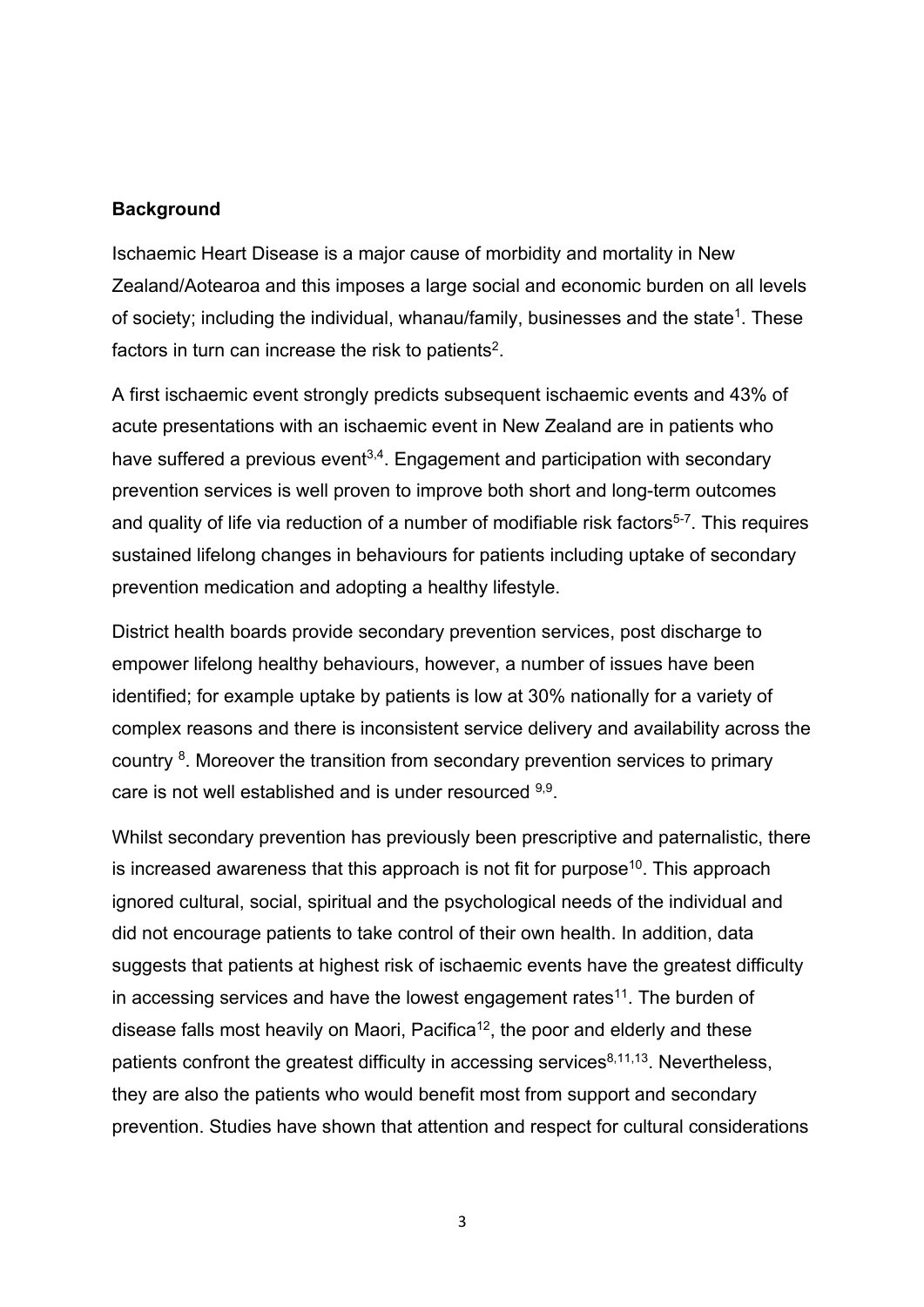in Maori patients confers no additional cost , but impacts positively on engagement , satisfaction and clinical outcomes <sup>14,15</sup>.

Modern secondary prevention is evolving into a partnership between health workers, patients and whanau to empower lifelong healthy changes<sup>16-19</sup>. This collaborative approach requires delivery of services in a way that best suits patients and their personal circumstances<sup>20,21</sup>.

To facilitate this, cardiac support and secondary prevention professionals are required to have sufficient knowledge, expertise and support to manage the complex, specialised cardiac needs of a patient who may have significant comorbidities. They can also facilitate other members of the health care team to better manage patients with cardiac disease and lead cardiac nursing practice and service  $d$ evelopment $^{22}$ .

National core components of cardiac support and secondary prevention are required to ensure that patients have equitable access to the best evidence based care and to improve uptake of secondary prevention. These needs to incorporate a patientcentric approach that is more responsive to social and cultural factors that currently limit patient engagement. It will set measurable key performance indicators (KPIs) that will allow organisations to identify gaps in services to be rectified and promote a coordinated, nationally equitable service.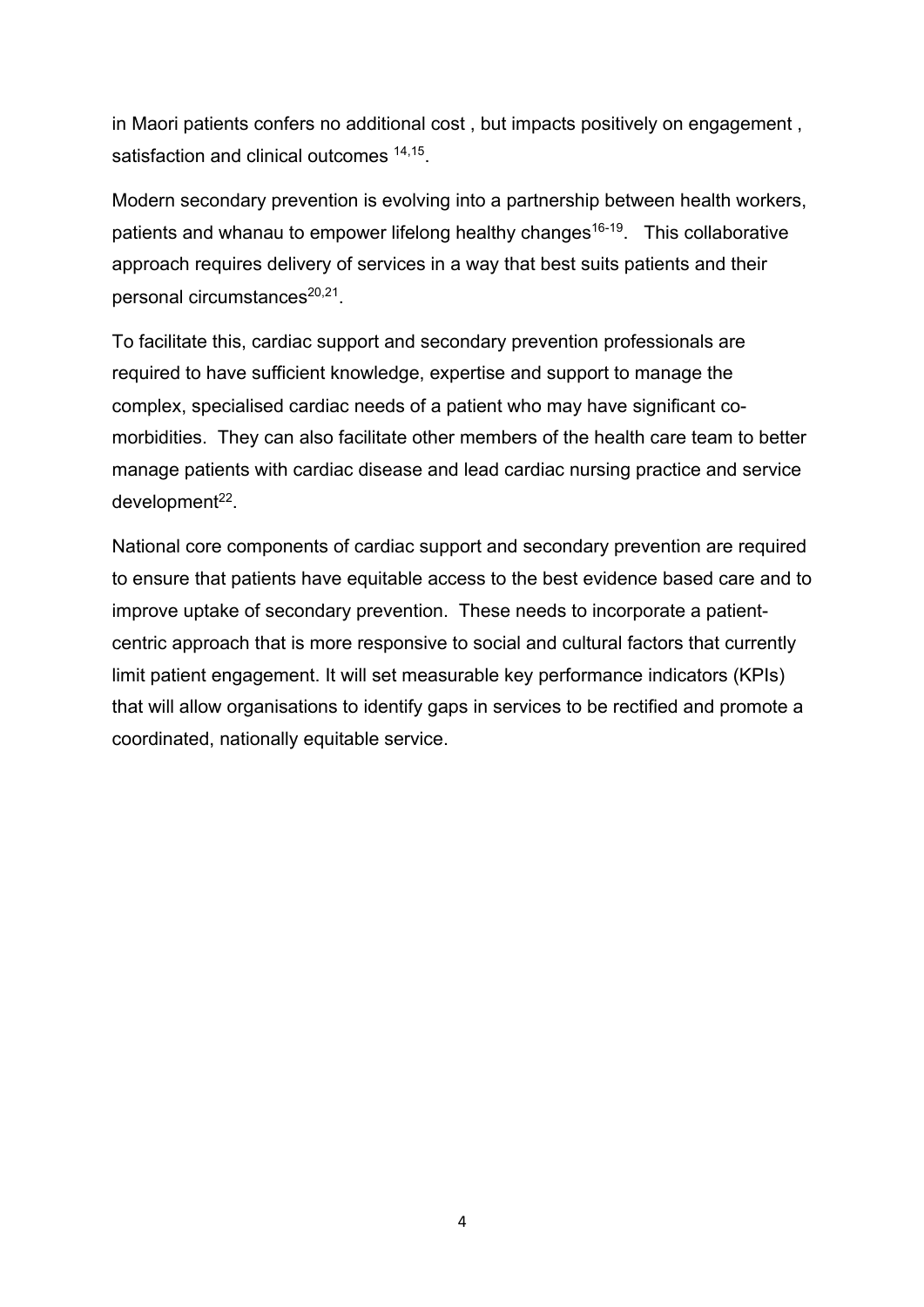#### **Aim**

This document sets goals which are measurable, achievable and reportable for cardiac rehabilitation in New Zealand. It promotes models of care that are collaborative and holistically focused on patients' individual needs, maximise equity of access for all New Zealanders and are specifically relevant to New Zealand/Aotearoa. This includes mandatory reflection and audit to maintain quality, equity, innovation and nationwide benchmarking.

These core components include an expectation that health professionals engaging with patients do so understanding the Hui Process $^{23}$ , acknowledging the importance of a person's culture in their health care and allowing flexibility of process and programmes so as to be able to incorporate cultural aspects as required.

#### **Core Components**

The principles of the minimum standards are based around 6 core components:

- 1. Referral and engagement
	- Cardiac support and secondary prevention is the standard of care for all patients following an ischaemic cardiac disease diagnosis
	- All patients newly diagnosed or with acute presentation regardless of previous engagement, age, frailty or treatment are considered to be eligible for cardiac rehabilitation and includes, but is not limited to:
		- i. Newly diagnosed stable angina
		- ii. Acute presentations with ACS
		- iii. Post revascularisation
		- iv. Other cardiac related disorders
	- Engagement with patients starts preferably whilst in hospital, or by phone within the first week and should be continued as soon as possible after discharge
	- Referrals and reasons for non-referral e.g. patient declines services, must be electronically registered in the National Cardiac Rehabilitation System (NCARS) database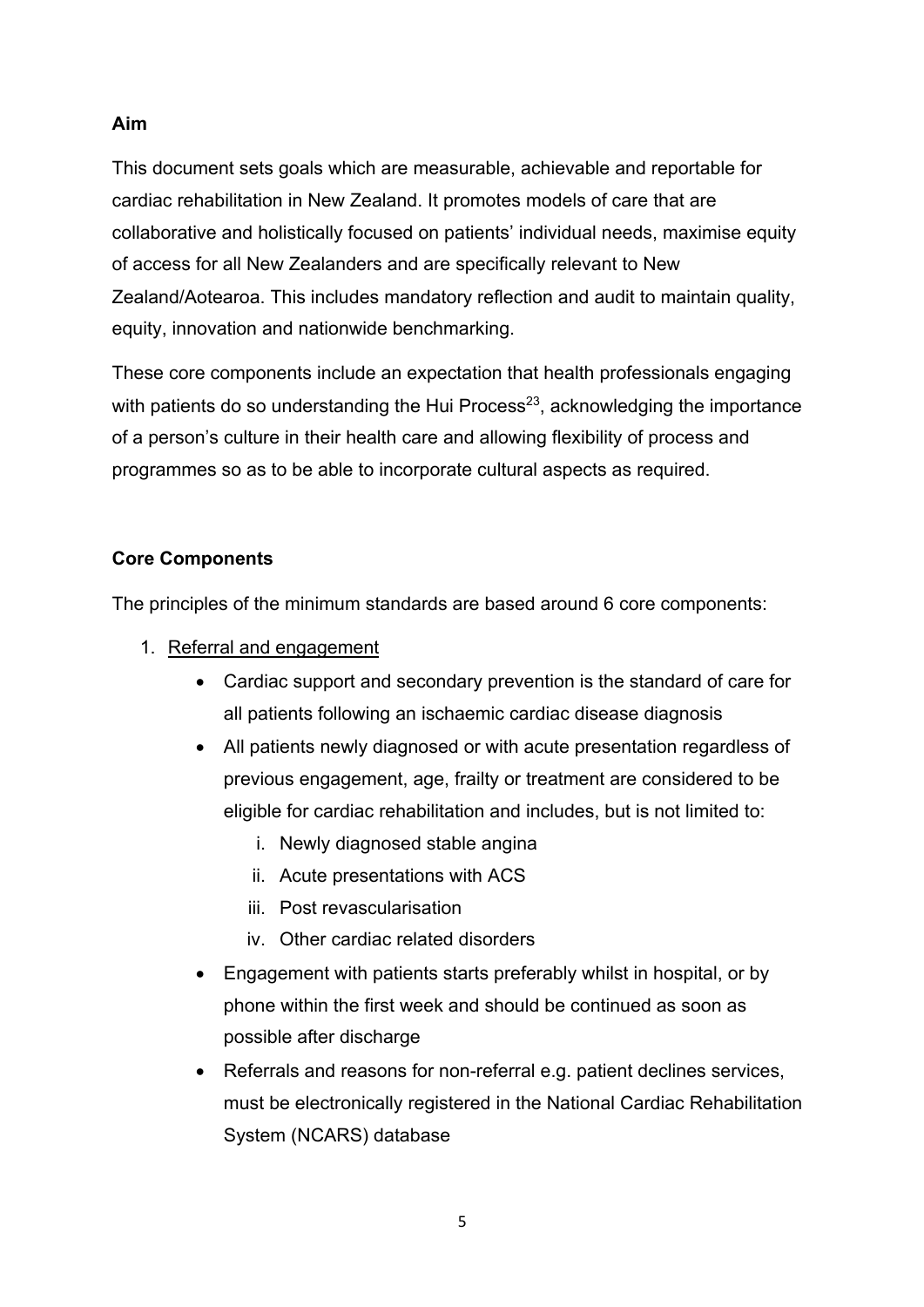- Primary care physicians should be informed when a patient is referred to the service, patient engagement with the service and their progress.
- Access to interpreters/cultural support workers is encouraged where required
- Accurate referral information including:
	- o Diagnosis
	- o Treatment plan
	- o Demographic information

#### 2. Individualised Assessment of Patients' Needs

Following 1<sup>st</sup> contact an assessment of the patient's needs is undertaken which should include:

- Demographic information
- Risk factors, including
	- o Smoking
	- o Family history
	- o Previous history of IHD
	- o Waist circumference/BMI
	- o Lipids
	- o Diabetes
	- o Hypertension
	- o Dietary pattern
	- o Exercise
	- o Drug use
	- o Social stressors
- Co-morbidities
- Diagnosis and patient's understanding of condition
- Treatment plan and patient's understanding of treatment plan
- Current symptomatic state
- Whanau/family/carers/social supports/dependants as appropriate
- Occupation and social circumstances
- Pre-morbid functional state
- Expectations and aspirations
- Medications and understanding of use/rationale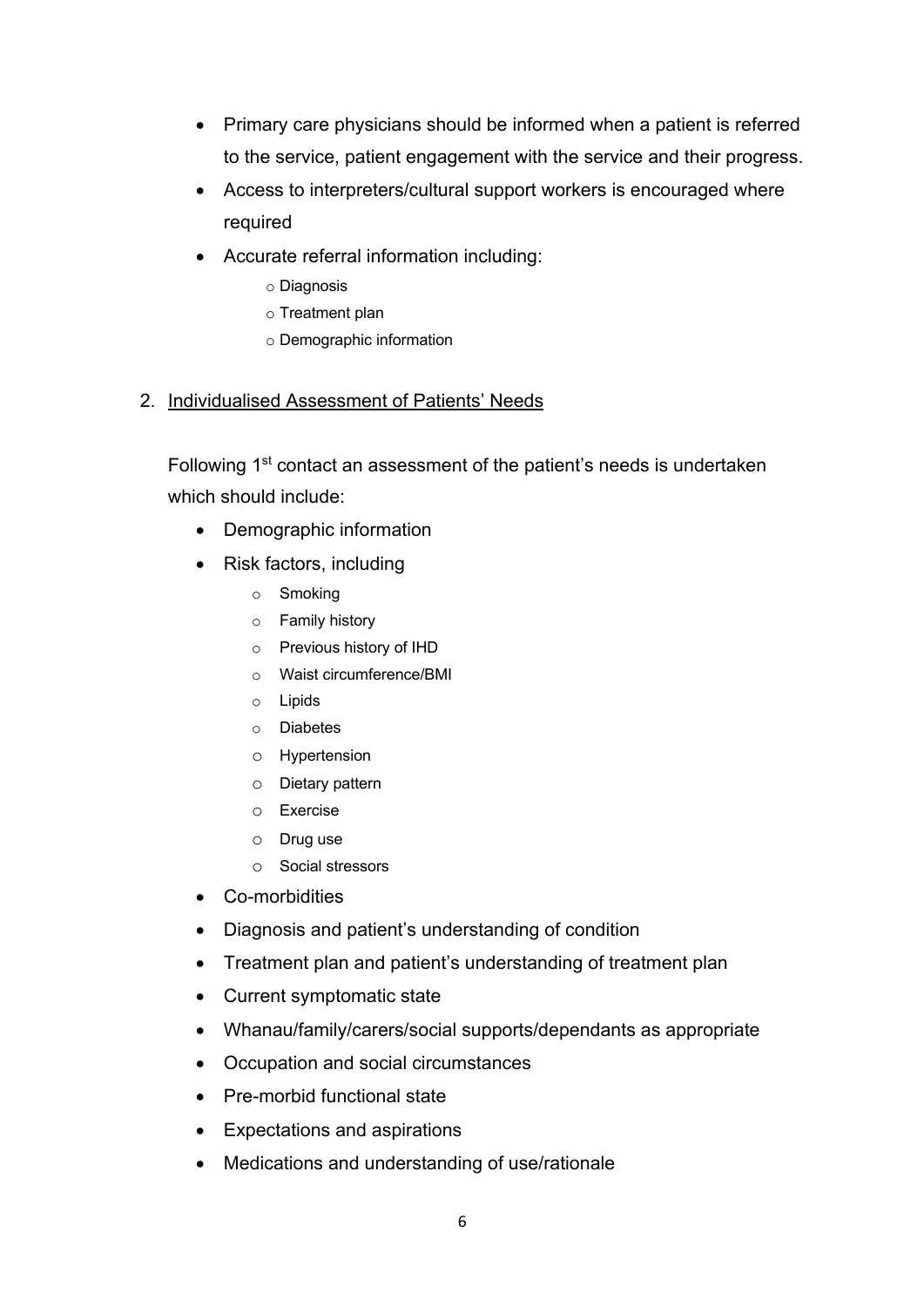- Psychological assessment of depression/stress/anxiety with referral to support services as appropriate.
- Quality of life using a recognised tool validated for a secondary prevention population
- Risk factors for possible long term non concordance (for example, health beliefs) should be recorded and addressed as far as possible.

#### 3. Individualised, needs based support and secondary prevention

The patient and health carer will work in partnership to identify the needs of the patient and set achievable goals. Then, design a program that best suits the patient. All patients will be offered a menu of options based upon areas of need identified at initial assessment.

This will include incorporating and acknowledging the patients cultural and health beliefs.

Delivery of the service may be performed through a variety of means and settings including:

- Telephone based consultation and education
- Electronic/virtual health based consultation and education
- Home visits
- Community or secondary care based clinic appointments
- Community or secondary care based education and exercise group classes

The choice of setting should be based on patient need/wishes and aim to maximise patient comfort and engagement. The participation of key whanau/family/carers/social support should be welcomed and encouraged to support patient comfort, engagement, understanding and to help continue and supplement support outside of the programme.

The programme will consist of the following elements dependent on need: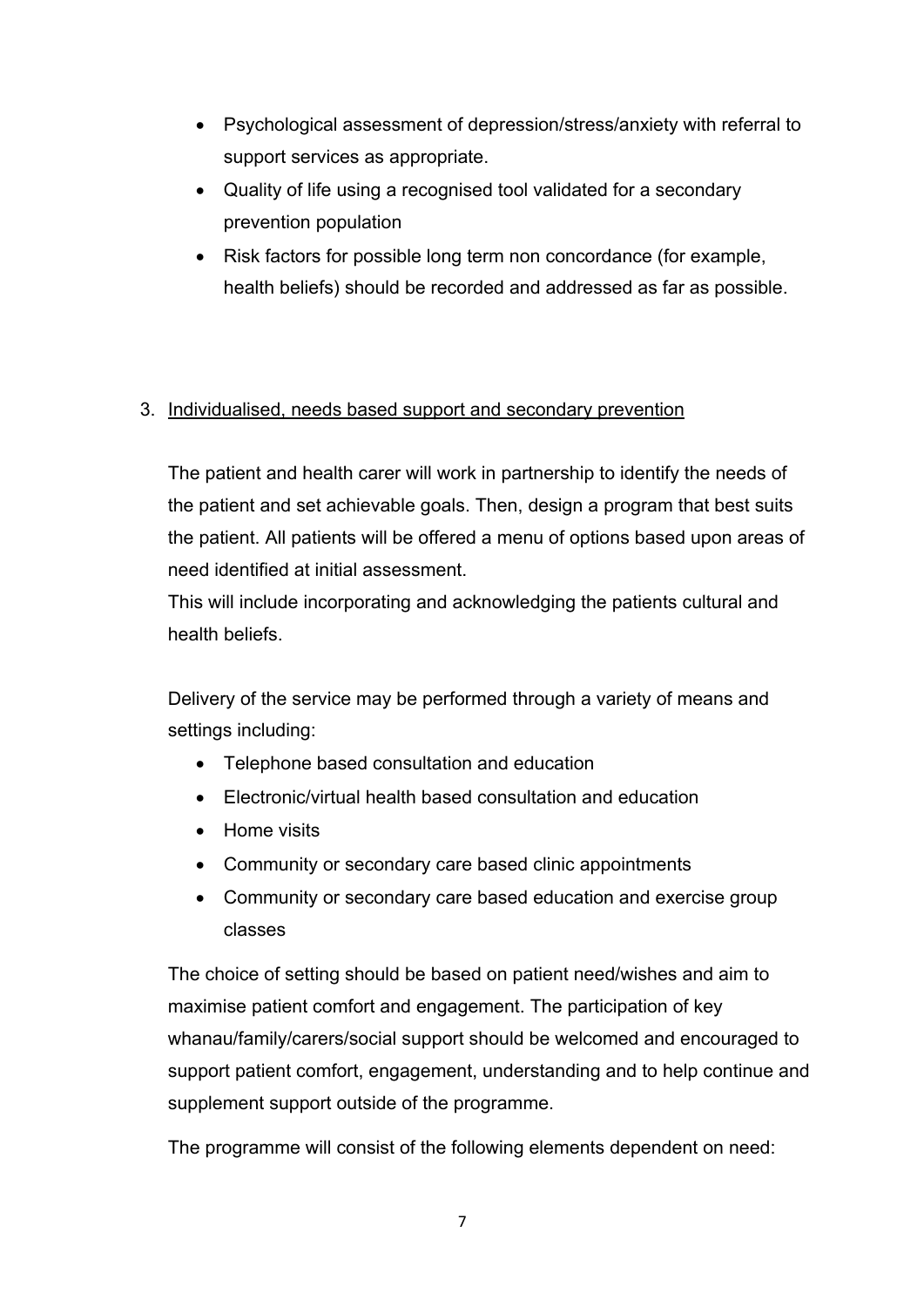- Education, including:
	- o Disease pathophysiology
	- o Treatment
	- o Medication use/rationale
	- o Modifiable risk factors: Smoking, Weight, Cholesterol, Diabetes, Diet, Hypertension and Exercise
	- o Angina action plan
	- o Sexual activity
	- o Return to work/normal activities
	- o Compliance with relevant legislation for example Ministry of **Transport**
- Smoking cessation
	- o Ask about and document every person's smoking status.
	- o Give Brief advice to stop to every person who smokes.
	- o Strongly encourage every person who smokes to use Cessation support (a combination of behavioural support and stop-smoking medicine works best) and offer to help them them access it.
	- o Refer to, or provide, cessation support to everyone who accepts the offer.
- Medication concordance
- Psychological assessment and counselling/referral to psychological services as appropriate
- Referral for mandatory vocational assessments e.g. driving
- Symptom monitoring and referral to GP/secondary care physician if symptoms are poorly controlled/deteriorate
- Blood pressure, lipid, blood sugar monitoring
- Optimisation of secondary prevention medication
- Individualised long term maintenance plan to be drawn up with patient and whanau/family/carers
- General exercise advice
- Close coordination with the primary care physician as to the patient's progress by the service is encouraged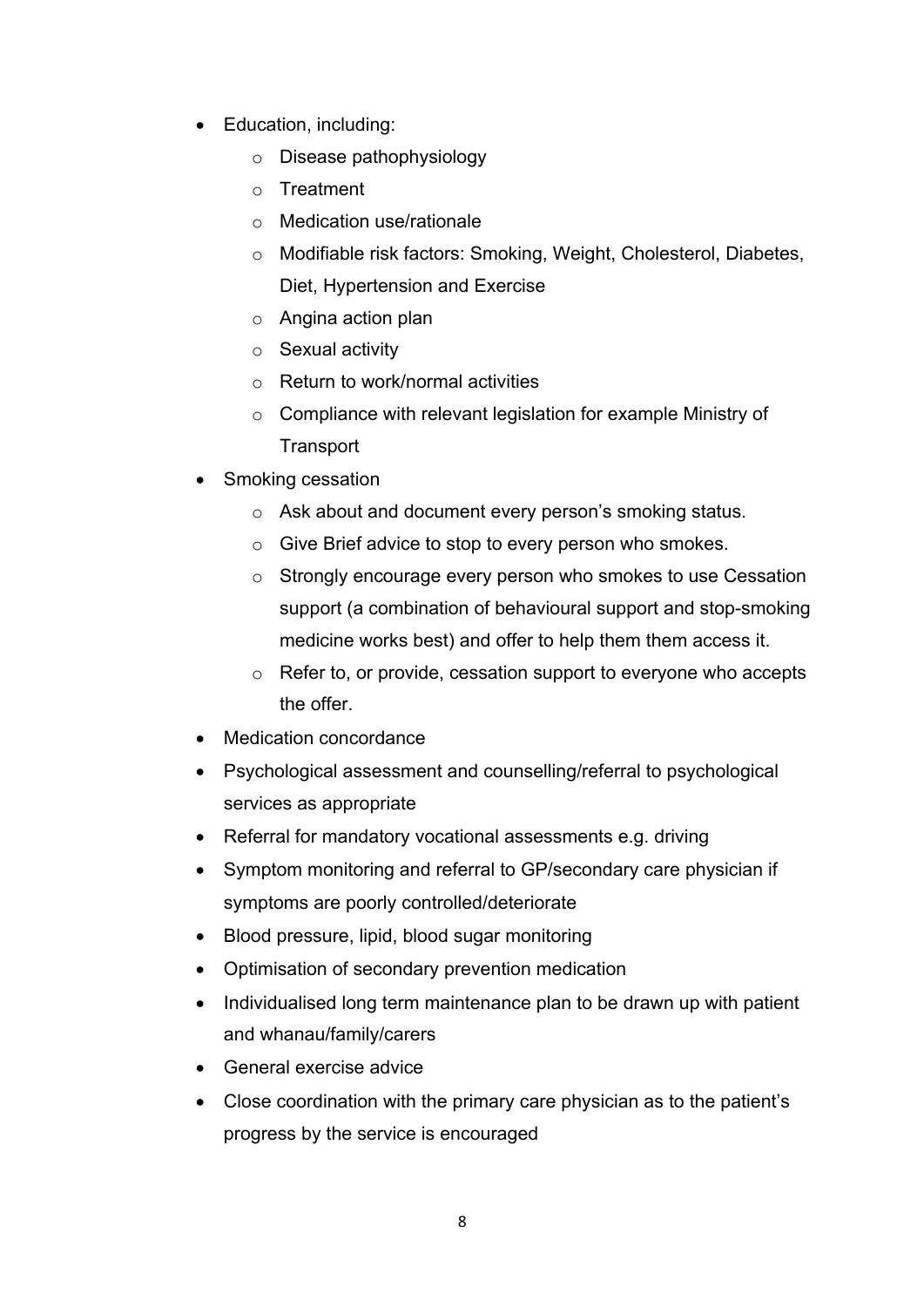#### 4. Exercise program

- Risk stratification for exercise (based on heart function, arrhythmic potential, METS prior to event etc.)
- Individualised Exercise prescription
- Structured exercise classes individual or group at least twice a week for 6-8weeks duration.

#### 5. Completion of Programme and Transfer of Care

Completion of a programme will consist of:

• Achievement of patient's goals as defined in the initial assessment where practicable.

At completion, a final assessment should be undertaken documenting the following:

- Risk factor control: Smoking status, Weight/BMI, Cholesterol, Diabetes, Diet, Hypertension, Exercise
- Functional capacity
- Medication concordance
- Lifestyle changes and advice
- Psychological status
- Long term maintenance plan
- Access to regular healthcare provider

It is critical to the patient's long-term care that cardiac support and secondary prevention programmes work in concert with the patient's primary physician. The final assessment detailing the patient's treatment, progress and outcome will be documented in a transfer of care notification to the patient's primary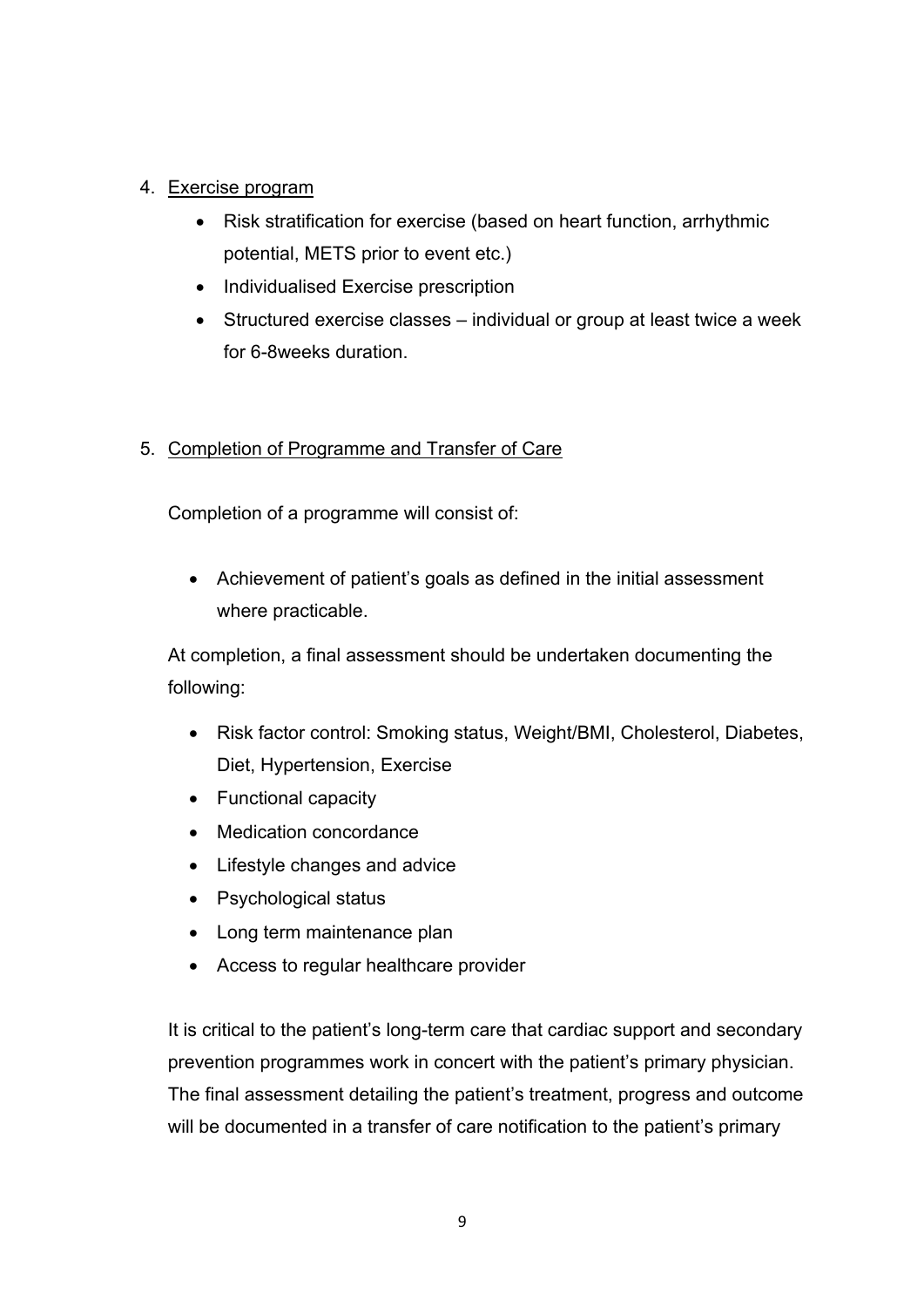care clinician to aid future care. The patient will be provided with information on local long-term support networks.

#### 6. Continuous improvement

- Data entry of key performance indicators into the National Cardiac Rehabilitation System (NCARS)
- Integrate data with the ANZACS QI database
- Regular audit of programme effectiveness (ideally involving patient groups to ensure programme meets the communities needs)
- A long-term follow-up assessment should be undertaken between 6 and 12 months following transfer of care from the service. Meaningful outcomes such as symptomatic status (CCS/NYHA class), smoking status, medication uptake, lifestyle change, quality of life and/or return to work.
- All health carers working in this field should be encouraged to participate where possible in primary research/audit that inform and improve care for cardiac rehab patients.
- The core components will be reviewed and updated 3 yearly to incorporate new research and best practice.

### **Conclusion**

Cardiac rehabilitation has evolved into a healthy heart program whose main aim is to empower the patient, whanau and health carers to work in partnership to improve all modifiable risk factors and reduce the risk of recurrent cardiovascular events. An individualised personalised approach to ensure the patient and the whanau needs are met is key to ensuring the best long-term outcome.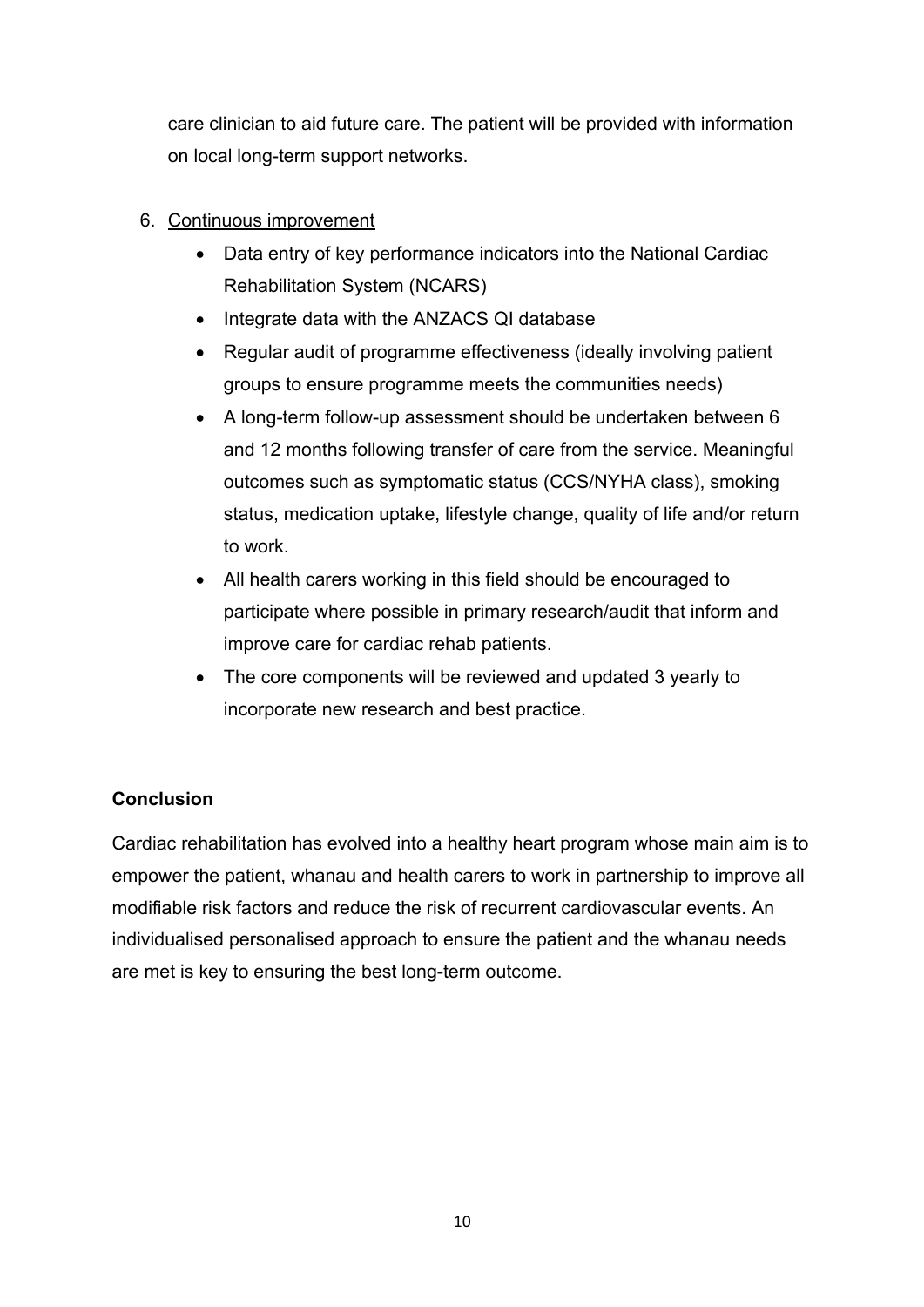## **Key Performance Indicators**

| <b>Key Performance Indicators</b>                  | <b>Rationale</b>                                                                    |
|----------------------------------------------------|-------------------------------------------------------------------------------------|
| All patients diagnosed with ischaemic heart        | All patients and or their carers benefit from                                       |
| disease will be referred to a secondary            | advice, education and support following a                                           |
| prevention programme.                              | diagnosis of ischaemic heart disease.                                               |
| Patients and/or whanau will receive                | Even in patients with high levels of co-                                            |
| secondary prevention advice regardless of          | morbidity, patients and or carers will                                              |
| comorbidity.                                       | benefit from understanding diagnosis and                                            |
|                                                    | treatment as well as advice for future                                              |
|                                                    | disease management.                                                                 |
| Patient engagement in secondary prevention         | Early contact increases the likelihood of                                           |
| will begin in hospital or if this is not possible, | patient engagement and may pick up                                                  |
| within 1 week of hospital discharge. Primary       | difficulties and worries which frequently                                           |
| care physicians should be informed of referral     | occur following hospital discharge. Where a                                         |
| and engagement with the service.                   | patient is not contactable or is disinclined to                                     |
|                                                    | engage with the service the primary care<br>physician may help and encourage the    |
|                                                    | patient.                                                                            |
| At engagement, a need based assessment is          | Ischaemic heart disease affects a wide                                              |
| undertaken which must include the patient's        | variety of patients with differing risk                                             |
| understanding of diagnosis, treatment              | profiles, needs and goals. Individualised                                           |
| including medications, disease, risk factors       | assessment will allow secondary prevention                                          |
| and modifiable lifestyle factors. It will also     | programmes to better address patient                                                |
| assess physical capacity, comorbidities,           | needs.                                                                              |
| family/whanau support, cultural needs,             |                                                                                     |
| psycho/social situation and the patient's          |                                                                                     |
| long-term goals.                                   |                                                                                     |
| Practitioners will agree and undertake with        | A collaborative, individualised approach to                                         |
| patients a programme of support, education         | the secondary prevention programme will                                             |
| and secondary prevention appropriate to the        | increase engagement and personal value to                                           |
| patient's needs and goals, in collaboration        | patient. It is vital to work with and keep                                          |
| with the patient's primary care physician.         | primary care informed of the patient's                                              |
|                                                    | progress to facilitate long term care.                                              |
| As far as possible, family/whanau/carers will      | Whanau/family/carer involvement allows                                              |
| be invited to participate in the programme.        | support for patient and reinforces                                                  |
|                                                    | programme goals outside of the                                                      |
|                                                    | programme. Family/whanau often share                                                |
|                                                    | risk factor profiles with patients and will<br>also benefit from similar education. |
| Smoking status will be recorded and                | Smoking is a serious risk factor for                                                |
| appropriate smoking cessation advice given.        | ischaemic heart disease. A multidisciplinary                                        |
| In collaboration with the primary care             | approach with multiple professionals                                                |
| physician, smokers should be encouraged to         | collaborating in smoking cessation advice                                           |
| use cessation support and medication where         | and support improves cessation rates.                                               |
| applicable and help should be offered to           |                                                                                     |
| access this.                                       |                                                                                     |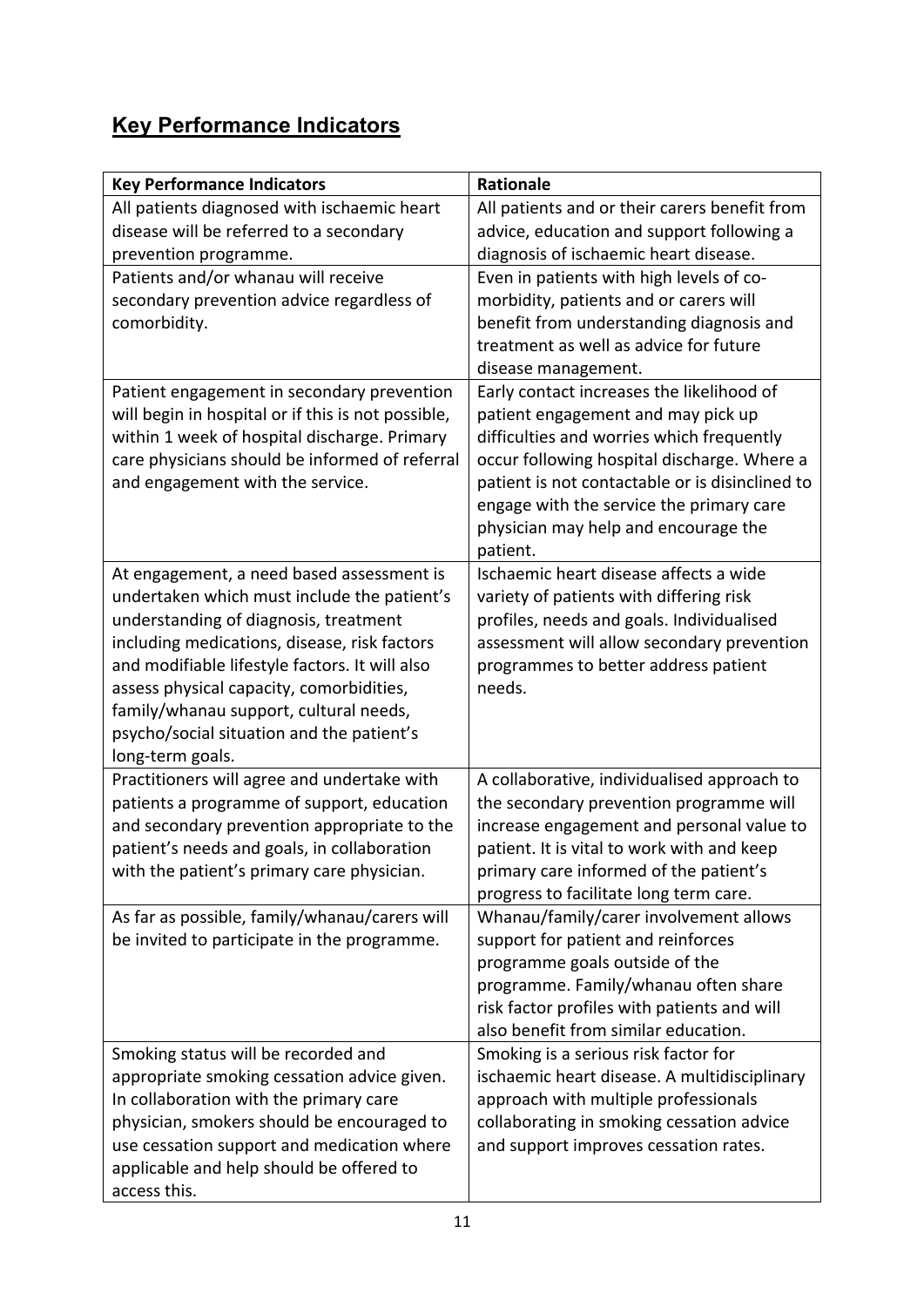| Other modifiable risk factors such as obesity,<br>lipids, hypertension, diet, diabetes and<br>exercise will be recorded and addressed, in<br>collaboration with the primary care physician<br>and other health care professionals as<br>required. | Addressing modifiable risk factors is well<br>proven to improve prognosis. Many require<br>a multidisciplinary approach to achieve<br>optimal results.                                                                                                                                                                                                                           |
|---------------------------------------------------------------------------------------------------------------------------------------------------------------------------------------------------------------------------------------------------|----------------------------------------------------------------------------------------------------------------------------------------------------------------------------------------------------------------------------------------------------------------------------------------------------------------------------------------------------------------------------------|
| Secondary prevention medication will be<br>optimised and concordance recorded in<br>collaboration with the primary and secondary<br>care physicians.                                                                                              | Secondary prevention medications are well<br>validated to improve prognosis. Many<br>patients leave hospital on fewer than<br>recommended medications and at less than<br>optimal doses. These issues can be<br>addressed in secondary prevention.<br>Medication concordance is improved by<br>encouragement and facilitation of access by<br>secondary prevention professionals |
| An exercise programme/prescription will be<br>offered to the patient tailored to the patient's<br>needs.                                                                                                                                          | Exercise is well validated to improve<br>outcome in ischaemic heart disease.                                                                                                                                                                                                                                                                                                     |
| On completion of a patient's goals, as far as<br>possible, a final assessment will be made of<br>the patient's progress and documented for<br>transfer of care to the patient's primary care<br>physicians                                        | A collaborative, individualised approach<br>with the patient means that patients should<br>be transferred from the care of once goals<br>have been met. Clear documentation of<br>patient progress is critical for long term<br>patient management.                                                                                                                              |
| Data on referral, engagement, programme as<br>well as a follow-up assessment at 6-12<br>months will be entered in to the national<br>secondary prevention database, the National<br>Cardiac Rehabilitation System (NCARS), linked<br>to ANZACS QI | Data allows regular audit of services to<br>ensure quality and equity of services and<br>provide information for quality<br>improvement.                                                                                                                                                                                                                                         |
| Practitioners will participate in regular<br>professional development and where<br>possible, research.                                                                                                                                            | Cardiology is a rapidly advancing field and<br>professionals need to be aware of new<br>innovations to provide optimal care.<br>Research is recommended to aid<br>advancement in the field of secondary<br>prevention and disseminate good practice.                                                                                                                             |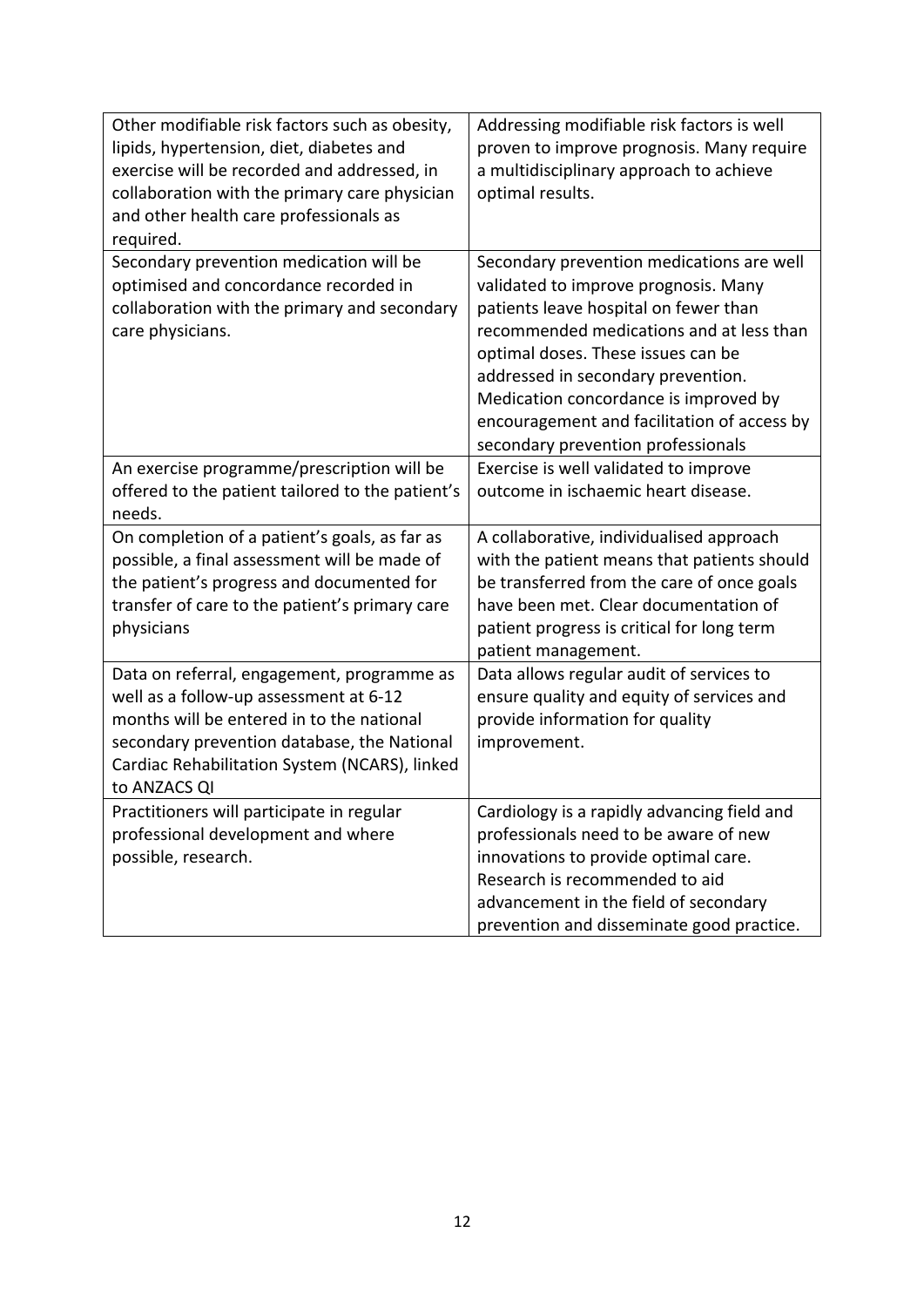#### **References**

1. Ministry of Health NZ. Ngā mana hauora tūtohu: Health status indicators. 07 October 2015 2015. http://www.health.govt.nz/our-work/populations/maori-health/tatau-kahukura-maori-healthstatistics/nga-mana-hauora-tutohu-health-status-indicators/cardiovascular-disease (accessed 12 October 2015).

2. Stewart RA, Colquhoun DM, Marschner SL, et al. Persistent psychological distress and mortality in patients with stable coronary artery disease. *Heart* 2017; **103**(23): 1860-6.

3. Grey C, Jackson R, Wells S, et al. Recurrent Ischaemic Heart Disease Hospitalisations in New Zealand are Declining More Rapidly than First Hospitalisations: An ANZACS-QI National Data-Linkage Study. *Heart, Lung and Circulation* 2016; **25**: S14-S5.

4. Clark AM, Hartling L, Vandermeer B, McAlister FA. Meta-analysis: secondary prevention programs for patients with coronary artery disease. *Ann Intern Med* 2005; **143**(9): 659-72.

5. Taylor RS, Brown A, Ebrahim S, et al. Exercise-based rehabilitation for patients with coronary heart disease: systematic review and meta-analysis of randomized controlled trials. *The American journal of medicine* 2004; **116**(10): 682-92.

6. Grey C, Jackson R, Wells S, et al. First and recurrent ischaemic heart disease events continue to decline in New Zealand, 2005–2015. *Heart* 2017: heartjnl-2017-311613.

7. Elliott T, Roxburgh B, Reading S. Improved Physical and Mental Health in Patients with Cardiovascular Disease Following Participation in a Community-Based Exercise Rehabilitation Program Led by Clinical Exercise Physiologists. *Heart, Lung and Circulation* 2016; **25**: S35.

8. Doolan-Noble F, Broad J, Riddell T, North D. Cardiac rehabilitation services in New Zealand: access and utilisation. *N Z Med J* 2004; **117**(1197): U955.

9. Benatar J, Langdana F, Doolan-Noble F, McLachlan A. Cardiac rehabilitation in New Zealandmoving forward. *N Z Med J* 2016; **129**(1435): 68-74.

10. Stewart RA. More flexible approaches are needed to improve cardiac rehabilitation. *The New Zealand medical journal* 2016; **129**(1435): 7-9.

11. Clark AM, King-Shier KM, Thompson DR, et al. A qualitative systematic review of influences on attendance at cardiac rehabilitation programs after referral. *American heart journal* 2012; **164**(6): 835-45. e2.

12. Grey C, Jackson R, Wells S, Marshall R, Mehta S, Kerr AJ. Ethnic differences in case fatality following an acute ischaemic heart disease event in New Zealand: ANZACS-QI 13. *European journal of preventive cardiology* 2016; **23**(17): 1823-30.

13. Ramm C, Robinson S, Sharpe N. Factors determining non-attendance at a cardiac rehabilitation programme following myocardial infarction. 2001.

14. Rolleston AK, Doughty R, Poppe K. Integration of kaupapa Māori concepts in health research: a way forward for Māori cardiovascular health? *Journal of primary health care* 2016; **8**(1): 60-6.

15. Gasparini C, Johansen Y, Reed S, et al. A Community Exercise Program in Partnership with Te Hononga o Tamaki Me Hoturoa-a Holistic Approach to Exercise Rehabilitation. *Heart, Lung and Circulation* 2016; **25**: S36.

16. Benatar J, Asrmstrong N, Cameron D, Harbour E. Improving Engagement with Healthcare Using a Whanau Ora Approach- a Case Report. *Heart, Lung and Circulation*; **25**: S35.

17. Gasparini C, Johansen Y, Reed S, et al. A Community Exercise Program in Partnership with Te Hononga o Tamaki Me Hoturoa- a Holistic Approach to Exercise Rehabilitation. *Heart, Lung and Circulation*; **25**: S36.

18. Piepoli MF, Hoes AW, Agewall S, et al. 2016 European Guidelines on cardiovascular disease prevention in clinical practice: The Sixth Joint Task Force of the European Society of Cardiology and Other Societies on Cardiovascular Disease Prevention in Clinical Practice (constituted by representatives of 10 societies and by invited experts) Developed with the special contribution of the European Association for Cardiovascular Prevention & Rehabilitation (EACPR). *European heart journal* 2016; **37**(29): 2315-81.